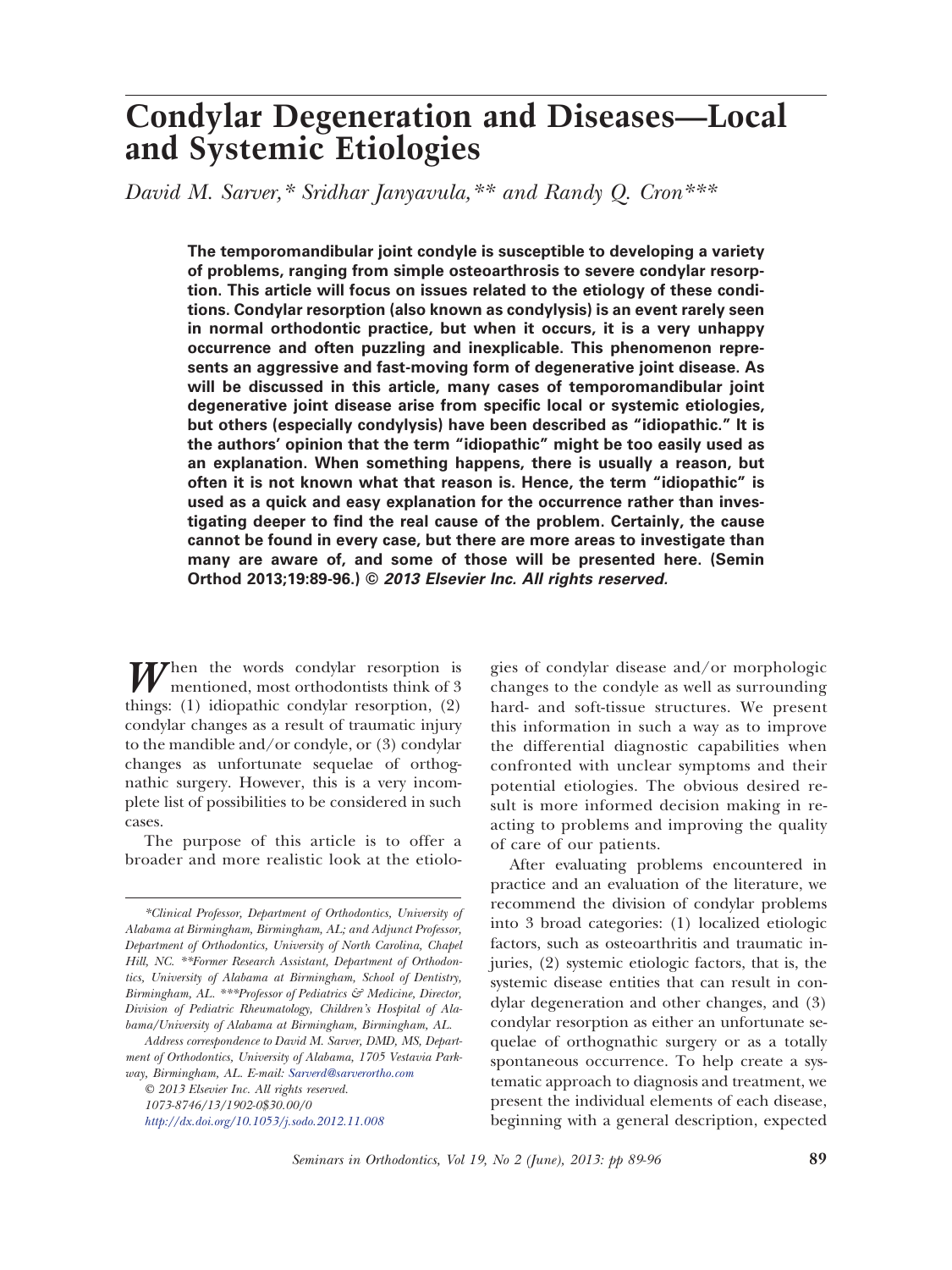findings on physical examination, common radiographic characteristics, the clinical features, and finally, treatment.

# **Localized Etiologic Factors**

## *Osteoarthritis*

## **Description**

Also known as *osteochondritis dessicans*, this process is described as a result of chronic inflamma-tion of the synovial and discal tissues.<sup>[1-3](#page-6-0)</sup> The clinical outcome is an inflammatory response along with degenerative changes in the cartilage covering and possible necrosis of the bony articular and even subarticular surfaces. The noninflammatory version of this process is often referred to as osteoarthrosis.

#### **Physical Examination**

Tenderness of one condyle is the most common characteristic in osteoarthritis. Auscultation may reveal crepitus in the effected joint, and secondary muscular soreness in the masticatory muscles may also be present.

#### **Radiographic Features**

Radiographic features may be highly variable, but in the classic presentation, there is an osteophyte on the anteroposterior aspect of the con- $dyle<sup>4</sup>$  $dyle<sup>4</sup>$  $dyle<sup>4</sup>$  [\(Fig 1\)](#page-1-0). Irregularities of the cortical plate of the condylar head may be noted, depending on the quality of the image.



<span id="page-1-0"></span>**Figure 1.** This 49-year-old patient was referred with a chief complaint of "temporomandibular joint." She had unilateral joint pain, and the panoramic radiograph revealed an osteophyte on the anterosuperior aspect of the condyle, characteristic of localized osteoarthritis.

## **Treatment**

Therapy is similar to the orthopedic approach to other joints. Aspirin or nonsteroidal anti-inflammatory drugs (NSAIDs) are commonly pre-scribed.<sup>[5-7](#page-6-2)</sup> Muscular symptoms may be treated with muscle relaxants, or drugs from the benzodiazepine family are useful. We most commonly prescribe 1.0 mg of Klonopin (clonazepam) (Genentech USA, Inc., South San Francisco, CA) at bedtime.

# *Functional Load*

In general terms, bone morphology is a function of the load put on it because of bone's inherent characteristics of plasticity.[8-10](#page-6-3) The shape and form of the temporomandibular joint (TMJ) condyle are a result of the functional forces placed on it, but in addition, human condylar variability is remarkable.

#### **Physical Examination**

Generally unremarkable, but various complaints such as joint soreness or crepitus are the most frequent when abnormal loads are placed on a joint, or when normal loads are placed on a compromised joint.

## **Radiographic Features**

What does a "normal" condyle look like? The variability can be enormous, as would be expected because of the multitude of influencing factors, with genetics being only one of them. Therefore, one must be cautious in deciding how much diagnostic interpretation can be made from a panoramic film, a tomogram, or a cone-beam CT examination.

#### **Case example**

[Figure 2A](#page-2-0) represents the condyle of a patient with a severe Class II malocclusion with 8 mm of overjet. She had bilateral joint and facial pain, and she had consulted an oral and maxillofacial surgeon who diagnosed her as having degenerative joint disease secondary to internal derangement of the joint. The pencil line on the film represents where the surgeon had drawn the procedure he proposed: disk plication and "con-dylar shave"<sup>[11](#page-6-4)</sup> designed to reshape the "eroded" condyle. Instead, the patient chose the course of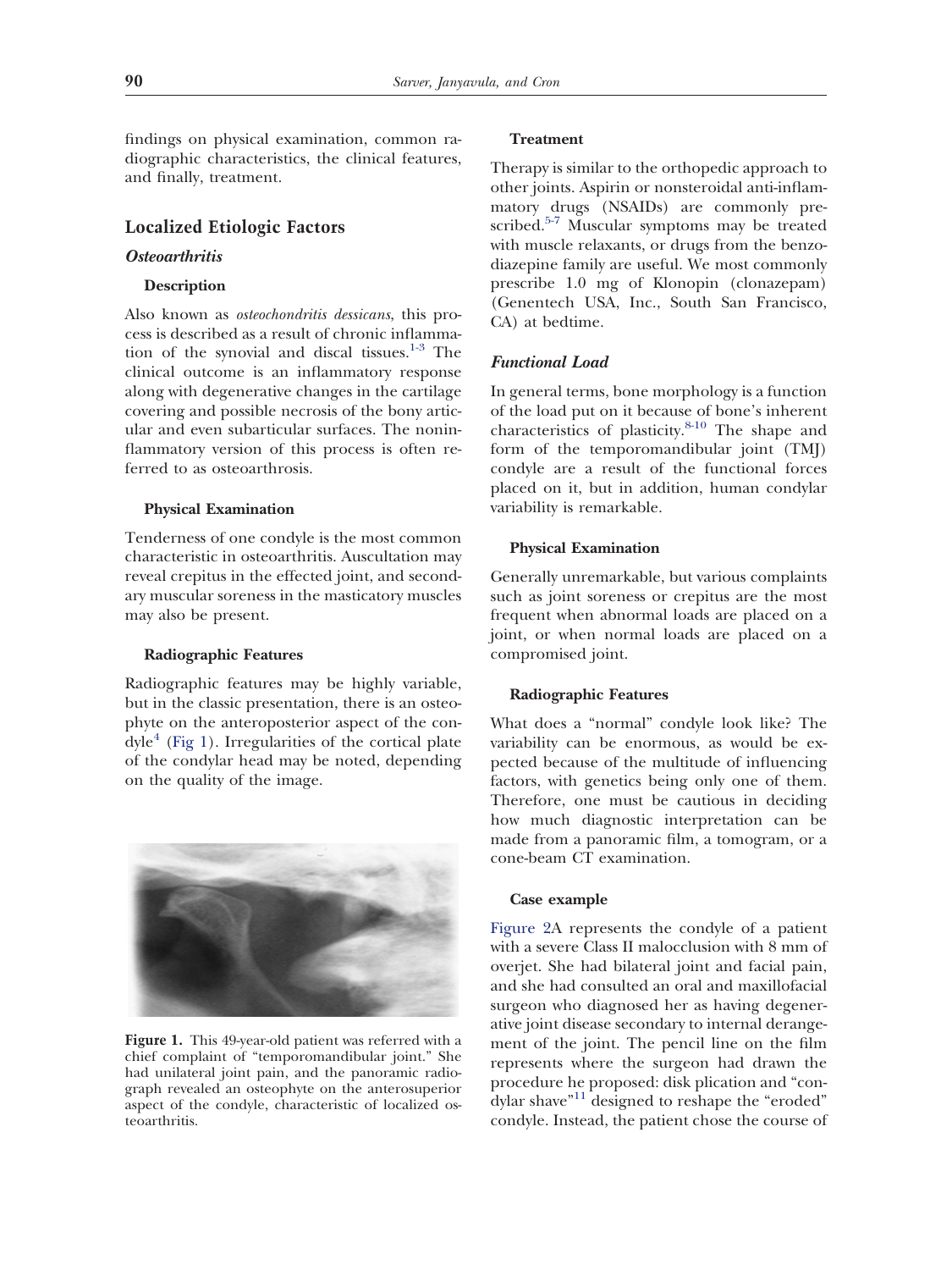

<span id="page-2-0"></span>**Figure 2.** (A) This adult patient presented with a Class II malocclusion with 8 mm of overjet. She was diagnosed as having degenerative joint disease secondary to internal derangement of the joint, resulting in the erosion of the condylar head. A surgeon proposed a "condylar shave" designed to reshape the "eroded" condyle. (B) The same condyle 1 year after treatment with orthodontics and surgical mandibular advancement. With a dramatic change in function, there was a resulting change in the condylar anatomy.

orthodontics and mandibular advancement followed by re-evaluation of the joint. After correction of the skeletal deformity and finishing of orthodontics, her symptoms were reduced dramatically, and she pursued no further treatment. [Figure 2B](#page-2-0) is the same condyle 1 year after treatment was completed; with a dramatic change in function, there was a resulting change in the condylar anatomy.

#### *Traumatic Injury*

## **Description**

Traumatic injury to a condyle is the most frequent cause of mandibular asymmetry in growing children. A blow to the mandible that results in traumatic compression of the condylar head against the posterior glenoid fossa can produce an immediate loss of some portion of the cartilage cover of the condylar head, resulting in loss of nourishment and protection along with sub-sequent bony condylar lysis.<sup>[12-14](#page-6-5)</sup> Fracture of the condylar neck also results in either functional loss of the condylar head itself or interruption of the blood supply, possibly leading to condylar lysis. In trauma cases, limitation of opening or lateral deviation is usually a result of either 1 or both condyles being affected by a traumatic injury. If scarring of the temporomandibular area occurs so that the translation of the mandible is impeded, there will likely also be an interference with normal mandibular growth.

## **Physical Examination**

In adolescents, if restricted range of motion of the affected TMJ occurs, skeletal asymmetry is likely to occur and to get progressively worse as growth continues. The greater the inhibition of translation, the more progressive the deformity will be.

## **Treatment**

The primary guideline in both children and adults is to restore function as soon as possible to avoid ankylosis or the formation of fibrous tissue scarring. Treatment in the child who has experienced condylar trauma often includes the use of a "hybrid" functional appliance, $15$  or a unilateral hyperpropulsion device (such as a fixed Herbst appliance<sup>16</sup>); these may be used to guide subsequent growth and maintain as much free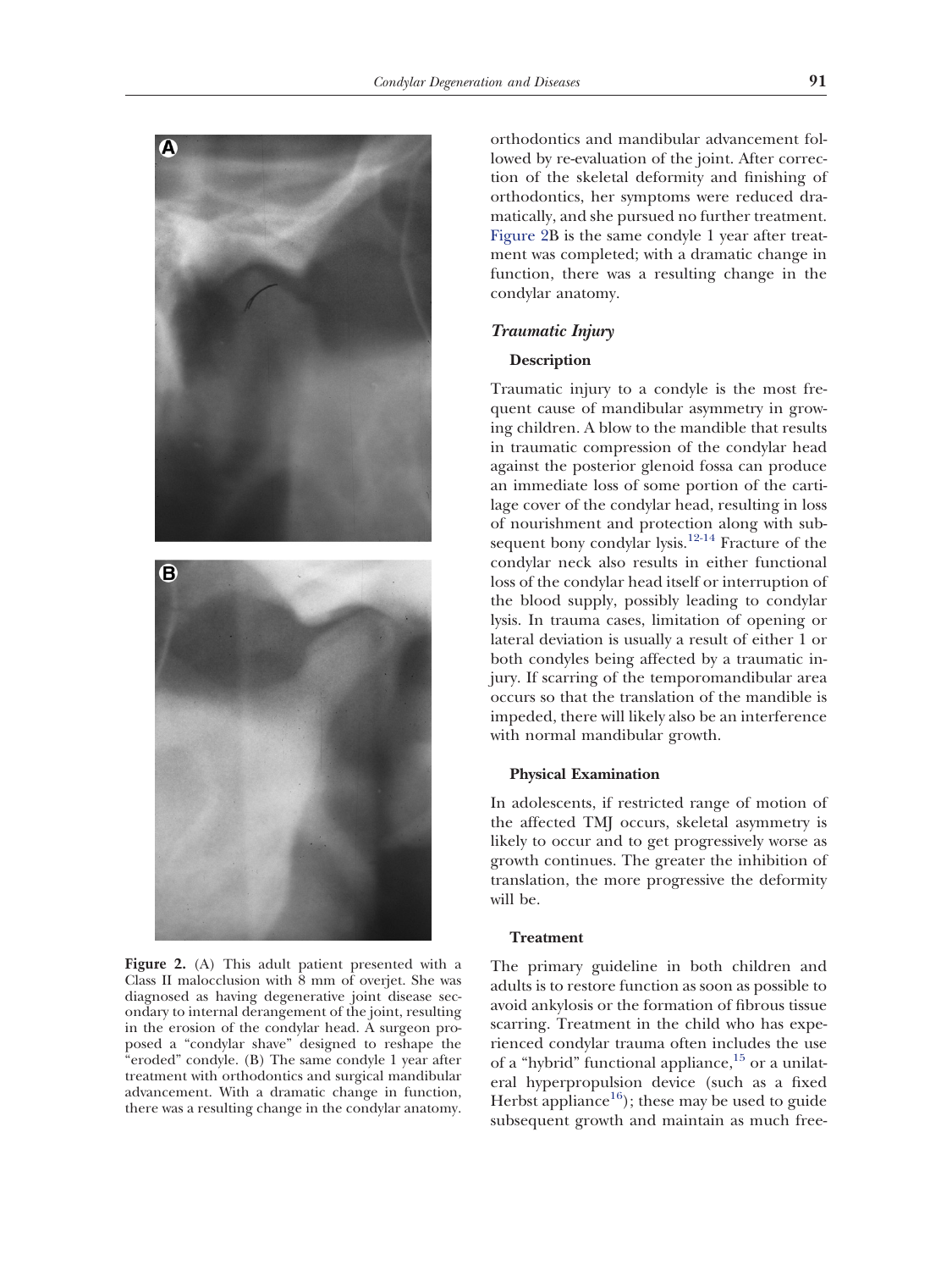dom of movement as possible. Any form of surgical treatment should not be used in children with mandibular asymmetry until conservative treatment with some form of growth modification has been attempted and failed.

# *Case Presentation: Use of a Unilateral Hyperpropulsion Appliance*

A 16-year-old girl [\(Fig 3A](#page-3-0)) was involved in a motor vehicular accident in which she suffered a zygomatic fracture and a right condylar fracture, resulting in a unilateral Class II malocclusion [\(Fig 3B](#page-3-0)). She was placed into full orthodontic appliances and a Herbst appliance, which has the advantage of promoting a growth modification or remodeling effect. The Herbst appliance was activated every 6 weeks on the affected right side only to the point of overcorrection. The propulsion arms of the Herbst appliance were removed for an 8-week period to assess any relapse, and then fixed appliance treatment was resumed to an excellent facial and occlusal outcome [\(Fig 3D and E\)](#page-3-0). Comparison of the pretreatment and posttreatment films shows the remodeling of the injured condyle [\(Fig 3F](#page-3-0)).

# **Systemic Etiologic Factors**

Condylar degeneration or growth interference can occur as a result of many systemic diseases. A review of the literature reveals at least 12 documented diseases that can be associated with condylar resorption. These include the following:

- 1. Rheumatoid arthritis (RA): a chronic autoimmune inflammatory disorder that typically affects the small joints of the hands and feet. Unlike osteoarthritis, RA affects the lining of the joints, causing pain and swelling that can eventually result in bone erosion and joint deformity.[17](#page-6-8)
- 2. Psoriatic arthritis: a chronic inflammatory disease causing symptoms such as inflammation in joints and overproduction of skin cells, with similar results as RA.<sup>[18](#page-6-9)</sup>



<span id="page-3-0"></span>**Figure 3.** (A) This patient was involved in a motor vehicular accident, with left condylar fracture resulting in a unilateral Class II malocclusion. (B) The unilateral Class II malocclusion. (C) The patient was placed in orthodontics appliances and a Herbst appliance, with the right side periodically activated to protract the injured condyle. (D) The resulting facial symmetry was greatly improved. (E) The final occlusal results. (F) Comparison of the pretreatment and posttreatment films demonstrating remodeling of the injured condyle. (Color version of figure is available online.)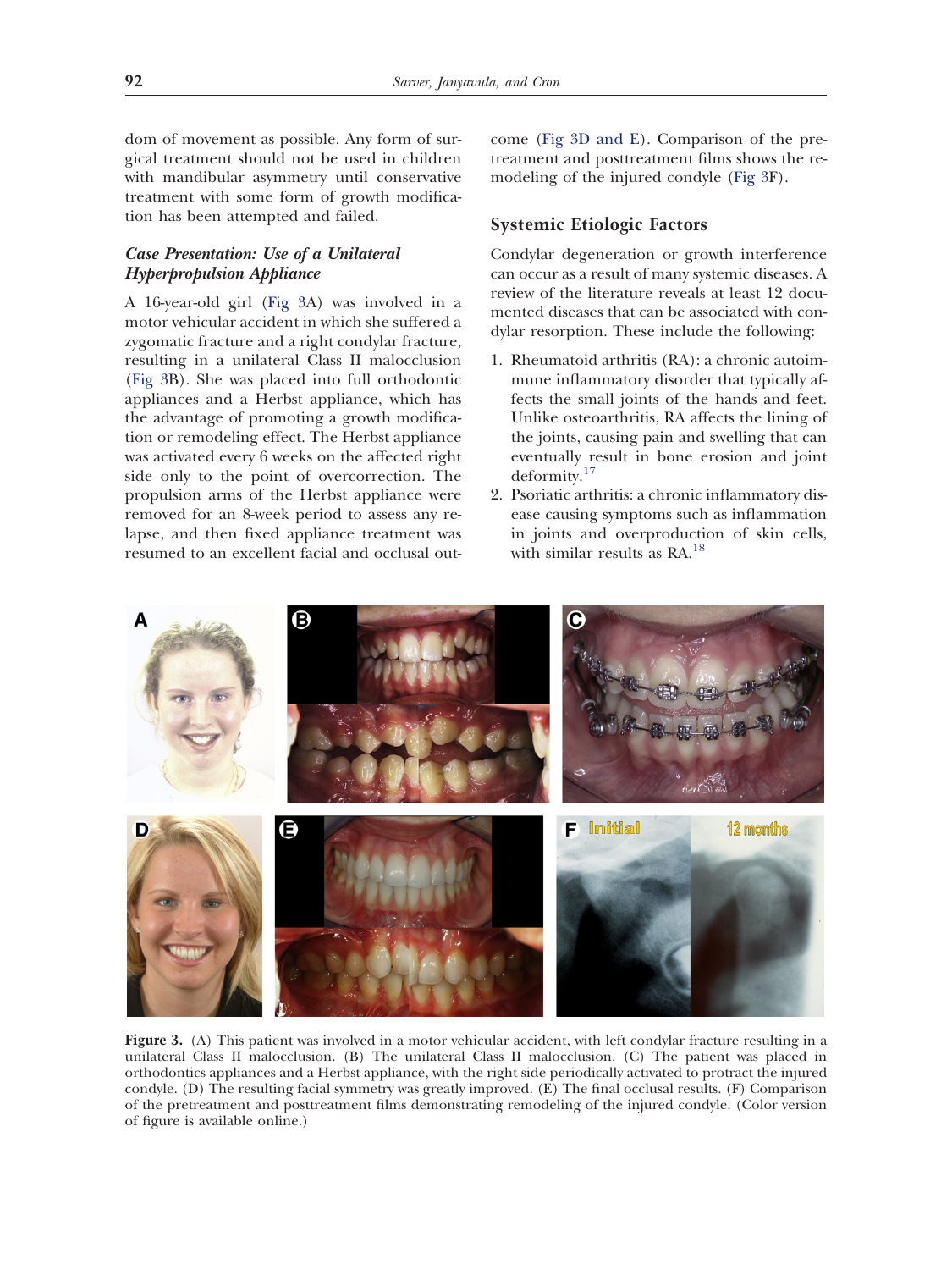- 3. Juvenile idiopathic arthritis  $(IIA)^{19-22}$ : it is an autoimmune disease of unknown etiology that affects 1 in 1000 children in the United States. Previously referenced in the literature as juvenile RA, the change in terms occurred because rheumatologists determined that this condition in adolescents is not simply a "junior" version of RA. Laboratory workups show that these young patients do not have the rheumatoid factor (RF) that is indicative of RA; hence, the term "idiopathic" has become the new label.
- 4. Exercise-induced osteopenia[23,24](#page-6-11)
- 5. Scleroderma[25-27](#page-7-0)
- 6. Lupus erythematosus $^{28}$  $^{28}$  $^{28}$
- 7. Familial Mediterranean fever $^{29,30}$  $^{29,30}$  $^{29,30}$
- 8. Marfan syndrome<sup>[31](#page-7-3)</sup>
- 9. Sjogren syndrome<sup>[32](#page-7-4)</sup>
- 10. Sarcoidosis
- 11. Mixed connective tissue disease<sup>[33](#page-7-5)</sup>
- 12. Dermatomyositis<sup>[34](#page-7-6)</sup>

In the following sections, we discuss RA and JIA in detail.

# *Rheumatoid Arthritis*

# **Clinical Features**

The most striking aspect is the change in occlusion, with a progressive anterior open bite, whereas the other common feature is significant change in condylar size and morphology. There is a difference between the adult and adolescent versions of these condylar changes because adults may have actual condylar resorption, which is radiographically detectable, whereas adolescents may experience an attenuation of growth, resulting in severely restricted mandibular growth, but their condyles may appear more normal. These changes at the condylar level result in typical clinical characteristics such as mandibular recession, anterior open bite, and narrowing of the bigonial width.

#### **Radiographic Features**

Approximately 30% of RA patients exhibit radiographic changes that are gross enough to be observed on plain films or tomograms. The characteristic cephalometric presentation is flattening of the anterosuperior aspect of the condyles and irregular destruction of the temporal fossa, which is seen as flattening of the fossa that is

most often bilateral [\(Fig 4\)](#page-4-0). If the patient has joint pain but not these radiographic changes, then localized osteoarthritis is a possible differential diagnosis, but systemic RA is always a possibility. Therefore, the history is very important, and the following questions need to be asked: "Is there any history of arthritis in the family?" and "Do any other of your joints hurt?" Other joints need to be examined for swelling or diminished range of motion. Blood assays to identify RF and other inflammation markers are also indicated and are detailed later in this article.

#### **Treatment**

Treatment for the TMJ pain and dysfunction tends to be localized and palliative, including aspirin or NSAID therapy, therapeutic exercises, oral appliances, and steroid injections. Intra-articular steroids are probably best for active inflammation. The open bite malocclusion can be treated conventionally with orthognathic surgery, which is the most common approach, but



<span id="page-4-0"></span>**Figure 4.** The characteristic cephalometric radiographic presentation of juvenile idiopathic arthritis shows flattening of the anterosuperior aspect of the condyles and irregular destruction of the temporal fossa, seen as flattening of the fossa.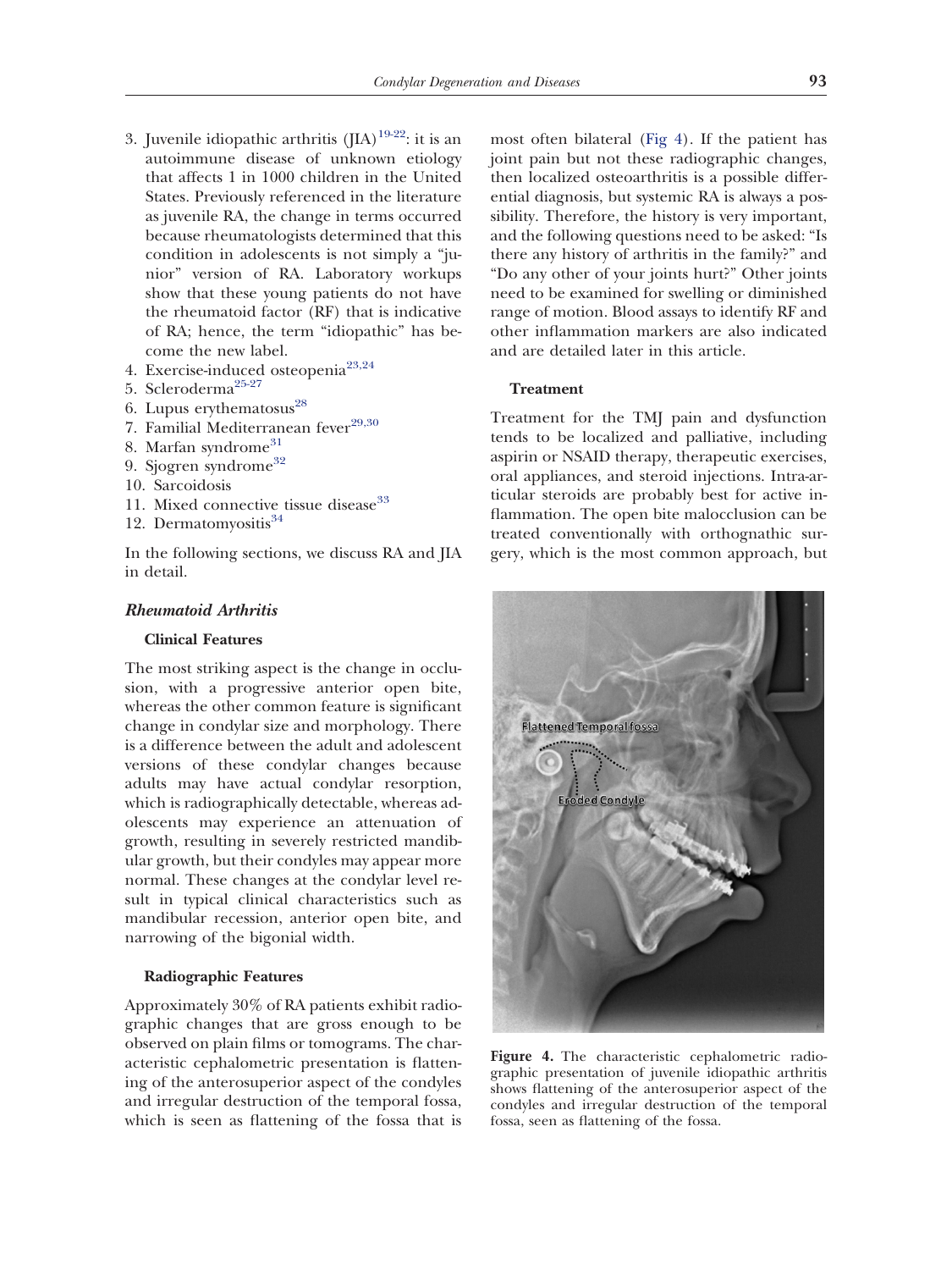the use of temporary anchorage devices to facilitate orthodontic correction may also be indicated in milder cases. Prosthetic joint replacement may be included as an option. We recommend that before treatment is pursued, the patients should be followed with serial cephalometric radiographs every 6 months until there are 3 consecutive films with no detectable change. Although this is far from being a perfect assessment method, it probably is the most accurate way to determine when the active and destructive disease process is "burned out." Although some recommend technetium radioisotope uptake studies to see whether excessive remodeling activity is continuing on the joint surfaces, these may be difficult to interpret. Magnetic resonance imaging (MRI) with contrast enhancement is both very sensitive and specific for active TMJ inflammation.

#### *Juvenile Idiopathic Arthritis*

#### **Clinical Features**

Many JIA patients have severe micrognathia due to the disruption of mandibular growth. This is generally bilateral, but can be occasionally unilateral. Complaint of pain is uncommon, particularly in younger children, with the exception of synovitis (inflammation of the synovial lining of the TMJ), which can be treated as a separate issue if necessary. Open bite in JIA patients is rarer than in adult RA patients.

## **Radiographic Features**

The condyles may appear eroded and flattened, and the density of the condyles may appear rarified. The glenoid fossa is shallow, and there may be abnormal articular tubercles. A prominent feature in JIA may include antegonial notching of the body of the mandible. MRI with contrast enhancement can also reveal synovial fluid, bone marrow edema, pannus, disk thinning and displacement, and synovial lining enhancement. A high prevalence of TMJ arthritis at onset of the disease in children with JIA can be detected by MRI, but not by ultrasonography.<sup>[35](#page-7-7)</sup>

#### **Treatment**

Again, localized treatment can be administered through intra-articular long-acting corticosteroids, and the clinician also can use aspirin or NSAID therapy. Temporomandibular arthritis can be followed clinically when pain or discomfort is present by measuring mouth opening and range of mandibular movement, and also using MRI with contrast enhancement. In case of painful synovitis, a soft-tissue synovectomy may be possible for the relief of pain. As in the adult with rheumatoid joint destruction, observation and serial cephalometric follow-up for cessation of the disease process is the assessment method of choice, to be followed by correction of the malocclusion.

Blood tests may be administered to confirm or rule out a diagnosis of JIA. Most commonly, erythrocyte sedimentation rate assays may demonstrate the presence of systemic inflammation. A positive antinuclear antibody assay is associated with increased uveitis in children with chronic arthritis. The genetic marker HLA-B27 is associated with enthesitis-related JIA. RF or anti-cyclic citrullinated peptide antibodies are found in  $\leq 4\%$  of children with JIA. The use of antinuclear antibody assay can detect those specific antibodies that are proteins commonly associated with autoimmune disease such as arthritis, and the RF is an antibody found in individuals with RA. In JIA cases, however, RF is often not found in children, and therefore, its absence in a test does not mean the patient is negative for JIA.

# **Conclusions**

At the outset of this article, we described 3 broad areas by which we define condylar changes and/or degeneration: (1) problems due to localized etiologic factors, (2) problems due to systemic etiologic factors, and (3) severe resorptive problems due to postoperative factors or of idiopathic origin. This systematic approach to these problems is meant to provide a framework for the differential diagnosis of condylar change, and is meant to help lead clinicians in a logical manner to a reasonable diagnosis before recommending therapy. Although some cases in every category may seem to be of mysterious origin, it is too simple to lean on the crutch of the term "idiopathic." We encourage the reader to follow up with investigation into the literature of other etiologic concepts, such as the potential linkage of hormonal changes to condylar resorption<sup>[36-39](#page-7-8)</sup>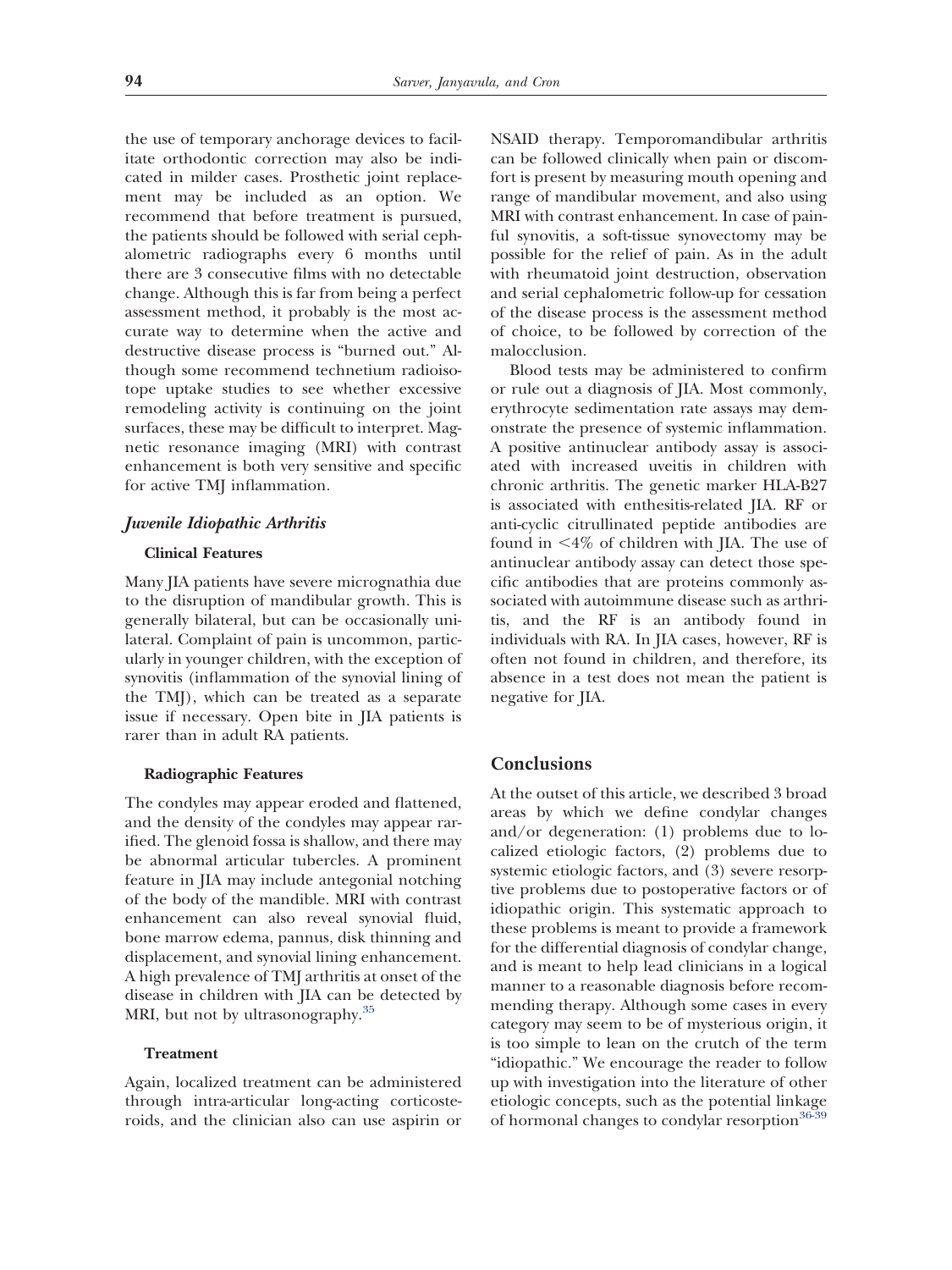(refer to the article by Arnett and Gunson in this issue).

The topic of postoperative and idiopathic condylar resorption was introduced and discussed briefly in this article, but it was not presented in detail because of the volume of material that would need to be covered,  $40-47$  and also because it is discussed thoroughly in other articles in this issue. Very often, the response to postoperative condylar resorption (CR) is another recommendation of either orthognathic or TMJ surgery (or both), rather than a careful examination of what may have been potential etiologies of the postoperative event. When the clinician is confronted with the unfortunate event of postoperative condylar degeneration, it is important to react as logically as possible. Therefore, we hope that we have at least provided a framework to facilitate a more thoughtful approach to dealing with these events, thereby leading to appropriate diagnostic and therapeutic methodologies. Although some of the cases are truly mysterious and "idiopathic," not all of them are.

# <span id="page-6-0"></span>**References**

- 1. Milam SB: TMJ osteoarthritis, in Laskin DM, Greene CS, Hylander WL (eds): TMDs: An Evidence-Based Approach to Diagnosis and Treatment. Chicago, IL, Quintessence, 2006, pp 105-123
- 2. Mercuri LG: Osteoarthritis, osteoarthrosis, and idiopathic condylar resorption. Oral Maxillofac Surg Clin North Am 20:169-183, 2008
- 3. Campos PS, Freitas CE, Pena N, et al: Osteochondritis dissecans of the temporomandibular joint. Dentomaxillofac Radiol 34:193-197, 2005
- <span id="page-6-2"></span><span id="page-6-1"></span>4. Marbach T: Arthritis of the temporomandibular joint. Am Fam Physician 19:131-139, 1979
- 5. Ismail F, Demling A, Hessling K, et al: Short-term efficacy of physical therapy compared to splint therapy in treatment of arthrogenous TMD. J Oral Rehabil 34:807- 813, 2007
- 6. Wilder-Smith CH, Hill L, Spargo K, et al: Treatment of severe pain from osteoarthritis with slow-release tramadol or dihydrocodeine in combination with NSAID's: A randomised study comparing analgesia, antinociception and gastrointestinal effects. Pain 91:23-31, 2001
- 7. Dionne RA: Pharmacologic approaches, in Laskin DM, Greene CS, Hylander WL (eds): TMDs: An Evidence-Based Approach to Diagnosis and Treatment. Chicago, IL, Quintessence, 2006, pp 347-357
- <span id="page-6-3"></span>8. Haskin CL, Milam SB, Cameron IL: Pathogenesis of degenerative joint disease in the human temporomandibular joint. Crit Rev Oral Biol Med 6:248-277, 1995
- 9. Motta AT, Cevidanes LH, Carvalho FA, et al: Threedimensional regional displacements after mandibular advancement surgery: One year of follow-up. J Oral Maxillofac Surg 69:1447-1457, 2011
- 10. Kurusu A, Horiuchi M, Soma K: Relationship between occlusal force and mandibular condyle morphology. Evaluated by limited cone-beam computed tomography. Angle Orthod 79:1063-1069, 2009
- <span id="page-6-4"></span>11. Kurita K, Westesson PL, Eriksson L, et al: High condylar shave of the temporomandibular joint with preservation of the articular soft tissue cover: An experimental study on rabbits. Oral Surg Oral Med Oral Pathol 69:10-14, 1990
- <span id="page-6-5"></span>12. Arnett GW, Milam SB, Gottesman L: Progressive mandibular retrusion—Idiopathic condylar resorption. Part II. Am J Orthod Dentofacial Orthop 110:117-127, 1996
- 13. Choi J, Oh N, Kim IK: A follow-up study of condyle fracture in children. Int J Oral Maxillofac Surg 34:851- 858, 2005
- 14. Thorén H, Hallikainen D, Iizuka T, et al: Condylar process fractures in children: A follow-up study of fractures with total dislocation of the condyle from the glenoid fossa. J Oral Maxillofac Surg 59:768-774, 2001
- <span id="page-6-6"></span>15. Kahl-Nieke B, Fischbach R: Condylar restoration after early TMJ fractures and functional appliance therapy. Part I: Remodelling. J Orofac Orthop 59:150-162, 1998
- <span id="page-6-7"></span>16. Kahl-Nieke B, Fischbach R, Ruf S, et al. Temporomandibular joint remodeling in adolescents and young adults during Herbst treatment: A prospective longitudinal magnetic resonance imaging and cephalometric radiographic investigation. Am J Orthod Dentofacial Orthop 115:607-618, 1999
- <span id="page-6-8"></span>17. Gynther GW, Tronje G, Holmlund AB: Radiographic changes in the temporomandibular joint in patients with generalized osteoarthritis and rheumatoid arthritis. Oral Surg Oral Med Oral Pathol Oral Radiol Endod 81:613- 618, 1996
- <span id="page-6-9"></span>18. Farronato G, Garagiola U, Carletti V, et al: Psoriatic arthritis: Temporomandibular joint involvement as the first articular phenomenon. Quintessence Int 41:395- 398, 2010
- <span id="page-6-10"></span>19. Ringold S, Cron R: The temporomandibular joint in juvenile idiopathic arthritis: Frequently used and frequently arthritic. Pediatric. Rheumatology 29:7-11, 2009
- 20. Martini A, Lovell DJ: Juvenile idiopathic arthritis: State of the art and future perspectives. Ann Rheum Dis 69: 1260-1263, 2010
- 21. Hilderson D, Corstjens F, Moons P, et al: Adolescents with juvenile idiopathic arthritis: Who cares after the age of 16? Clin Exp Rheumatol 28:790-797, 2010
- 22. Petty RE, Southwood TR, Manners PJ, et al: International League of Associations for Rheumatology Classification of Juvenile Idiopathic arthritis: Second revision, Edmonton. J Rheumatol 2004:390-392, 2001
- <span id="page-6-11"></span>23. McLean JA, Barr SI, Prior JC: Dietary restraint, exercise, and bone density in young women: Are they related? Med Sci Sports Exerc 33:1292-1296, 2001
- 24. Lindberg JS, Powell MR, Hunt MM, et al: Increased vertebral bone mineral in response to reduced exercise in amenorrheic runners. West J Med 146:39-42, 1987